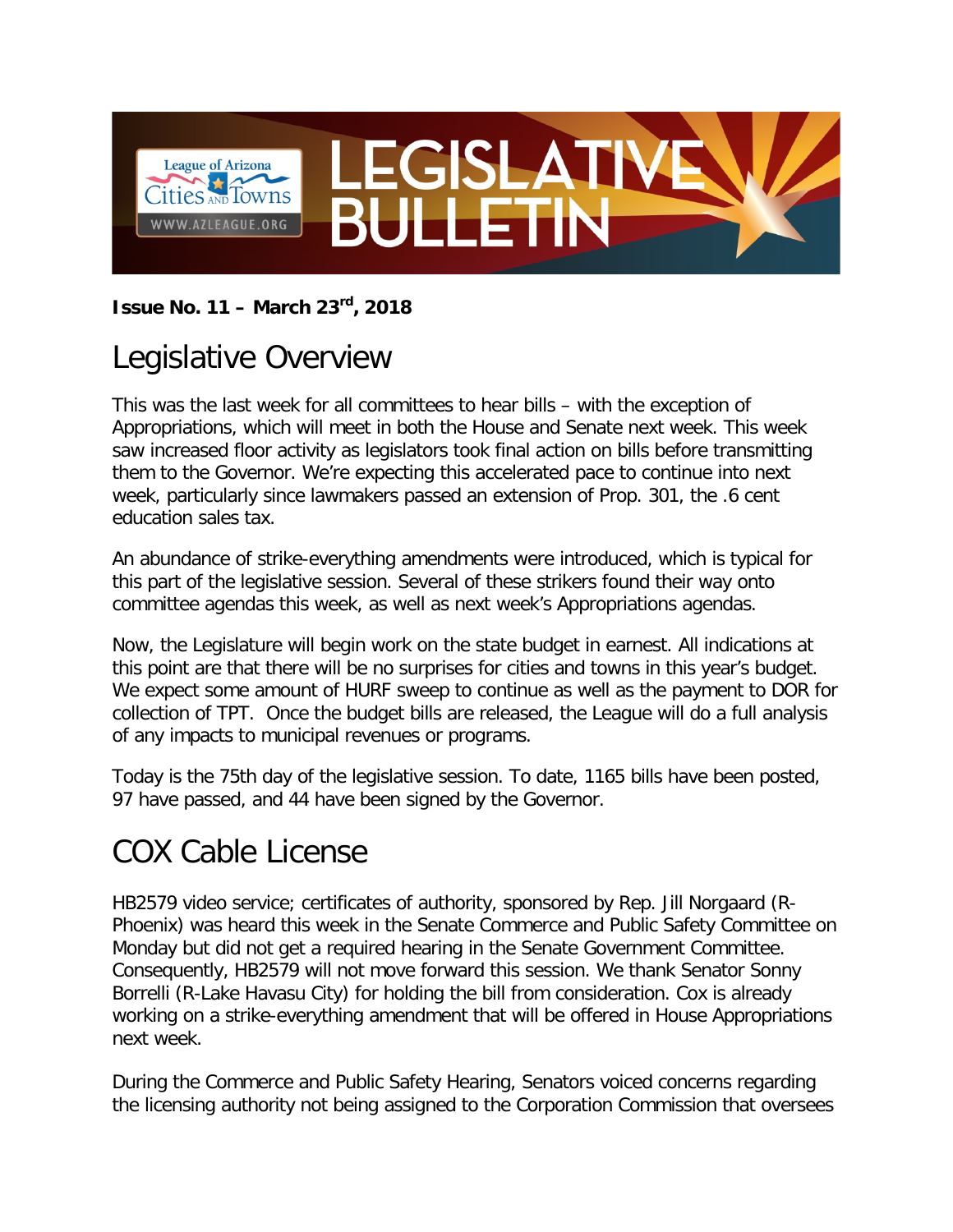other monopoly utilities in the state. The underlying bill would have assigned the duty to issue cable licenses to the Secretary of State, an office with no oversight of or experience with utilities. A strike everything amendment would have been offered in the Senate Government Committee to require the Registrar of Contractors (ROC) to issue cable licenses, an agency that licenses trades such as dry wall installers, painters, handymen, plumbers, carpenters, pool installers; it is abundantly clear the ROC is not an appropriate agency to assign licensing and oversight of cable companies.

A revised version of the bill will be offered in the House Appropriations Committee next Wednesday on SB 1140, sponsored by Senator Gail Griffin (R-Hereford). This version will keep the licensing at the local level; however, we will need to do a thorough analysis of the amendment to ensure it will not negatively impact consumers or taxpayers, much like what we expected to happen with HB2579.

# Digital Goods

The debate continues over the impact to state and local budgets of SB 1392; TPT, digital goods and services and its companion bill in the House, HB 2479 sponsored by Sen. David Farnsworth (R-Mesa) and Rep. Michelle Ugenti-Rita (R-Scottsdale) respectively. Since the League released our fiscal [analysis](http://azleague.org/DocumentCenter/View/9565) showing an expected impact of \$120 million to the state budget, \$48 million to cities and towns and \$14 million to schools, the Senate bill has failed to advance. The House already passed HB 2479.

While various groups question the specific numbers, there is now general agreement that the eight new exemptions included in these bills will have a negative impact on state and local tax revenues. And that impact is likely to only continue to grow as more and more transactions occur online. These bills go far beyond the consensus of the interim task force that their intent was to simply codify existing tax practices.

Please continue to let your Senators know that this set of bills is unacceptable in their current form.

## HURF Distribution; Cities, Towns, Counties

This week the Senate Transportation and Technology Committee considered HB 2514; HURF distributions; cities, towns, counties sponsored by Representative Cook (R-Globe). The amended language in HB 2514 changes the distribution of HURF funds by directing an initial \$18M to rural counties and cities before calculating the additional funds based on the traditional formula according to the Casa Grande Accord.

The League signed in and spoke in opposition to HB 2514 indicating we do not believe it is useful to pit rural cities versus urban cities and rural counties versus urban counties. Rather, we believe the root cause of the HURF funding problem is that the